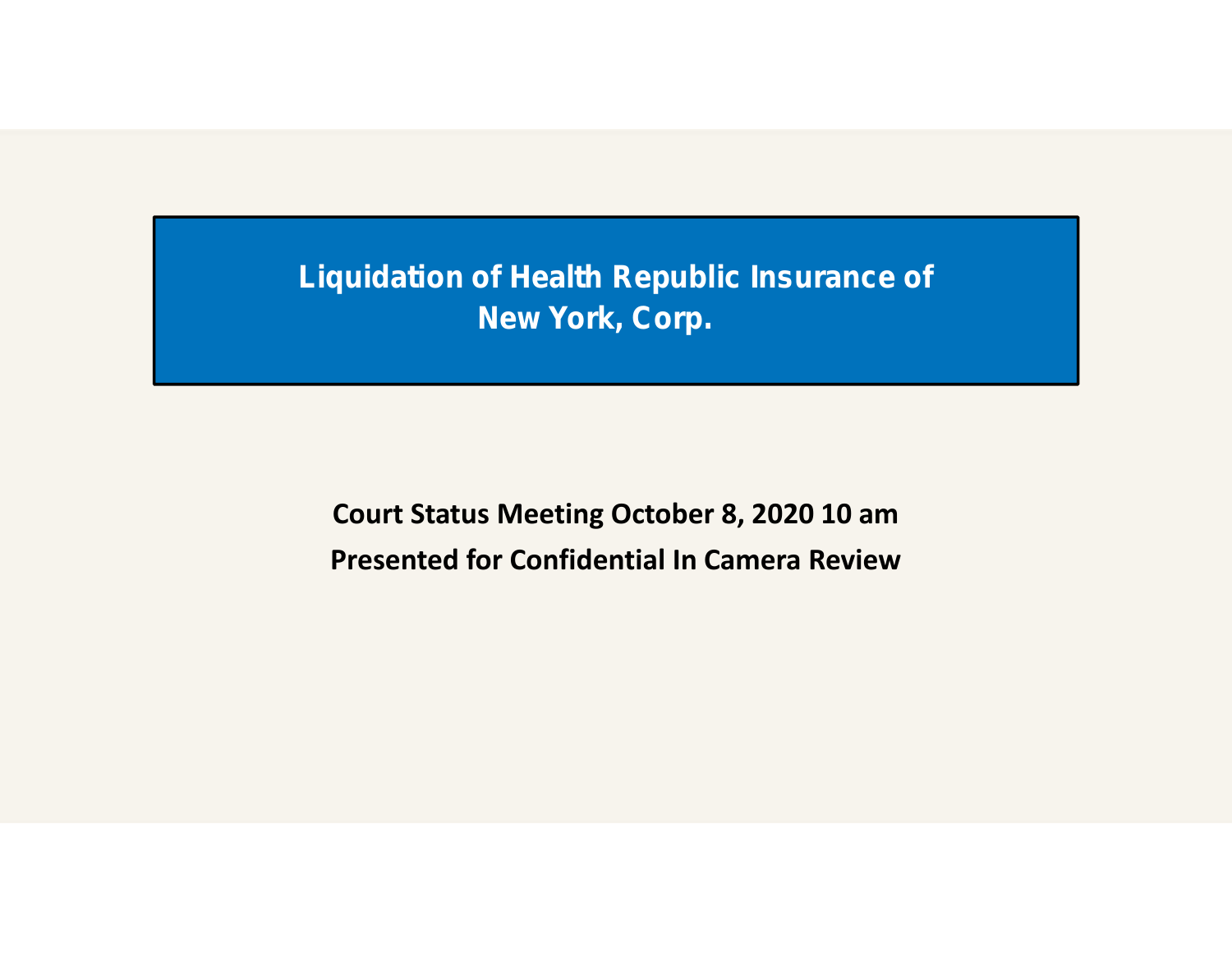## **Total Incurred Expenses (Inception to Date)**

**Presented for Confidential In Camera Review**



**Note 1: 2016 Expenses are for May thru December**

**Slide 1**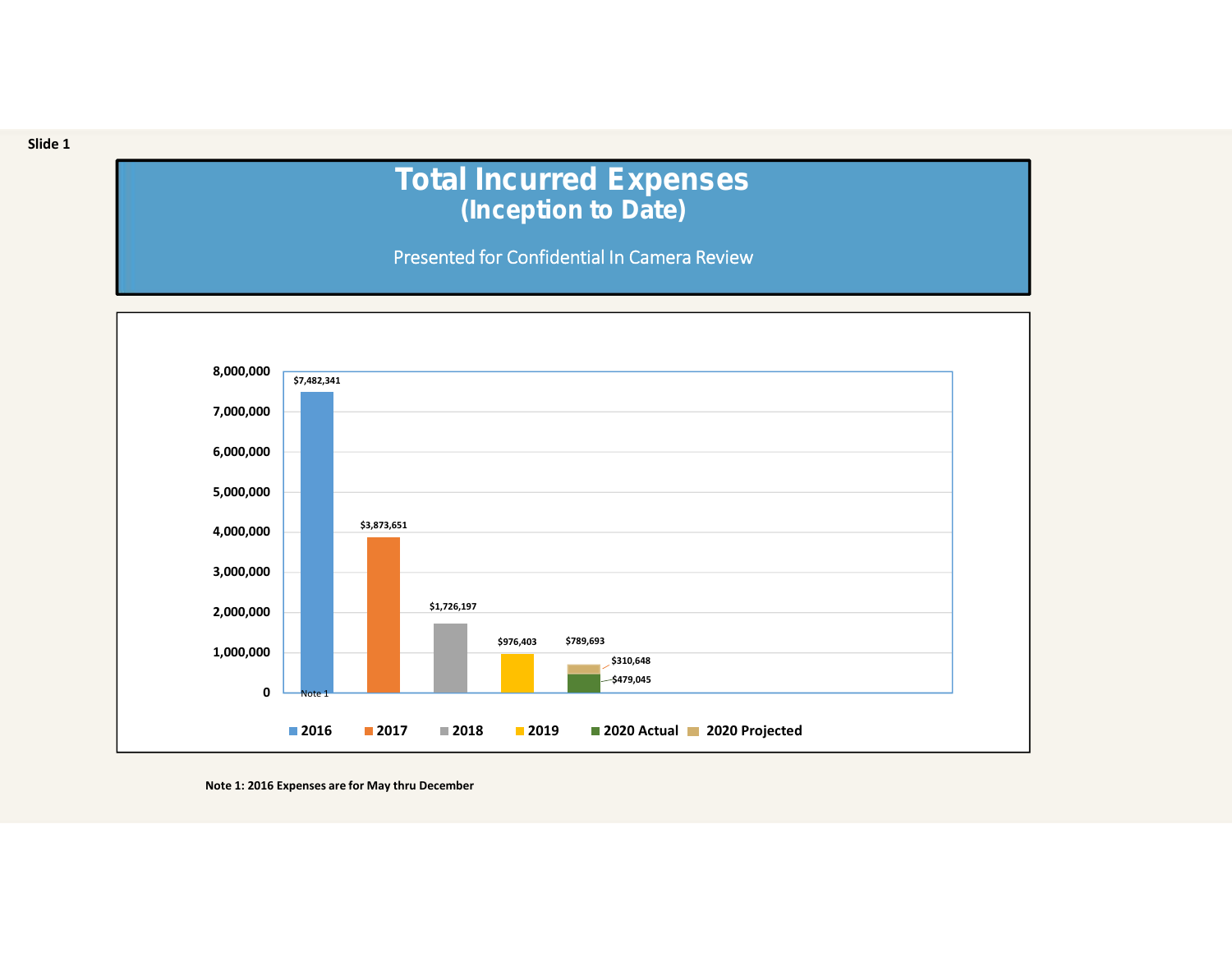## **Incurred Total Expenses 2020**

**Presented for Confidential In Camera Review**



**Slide 2**